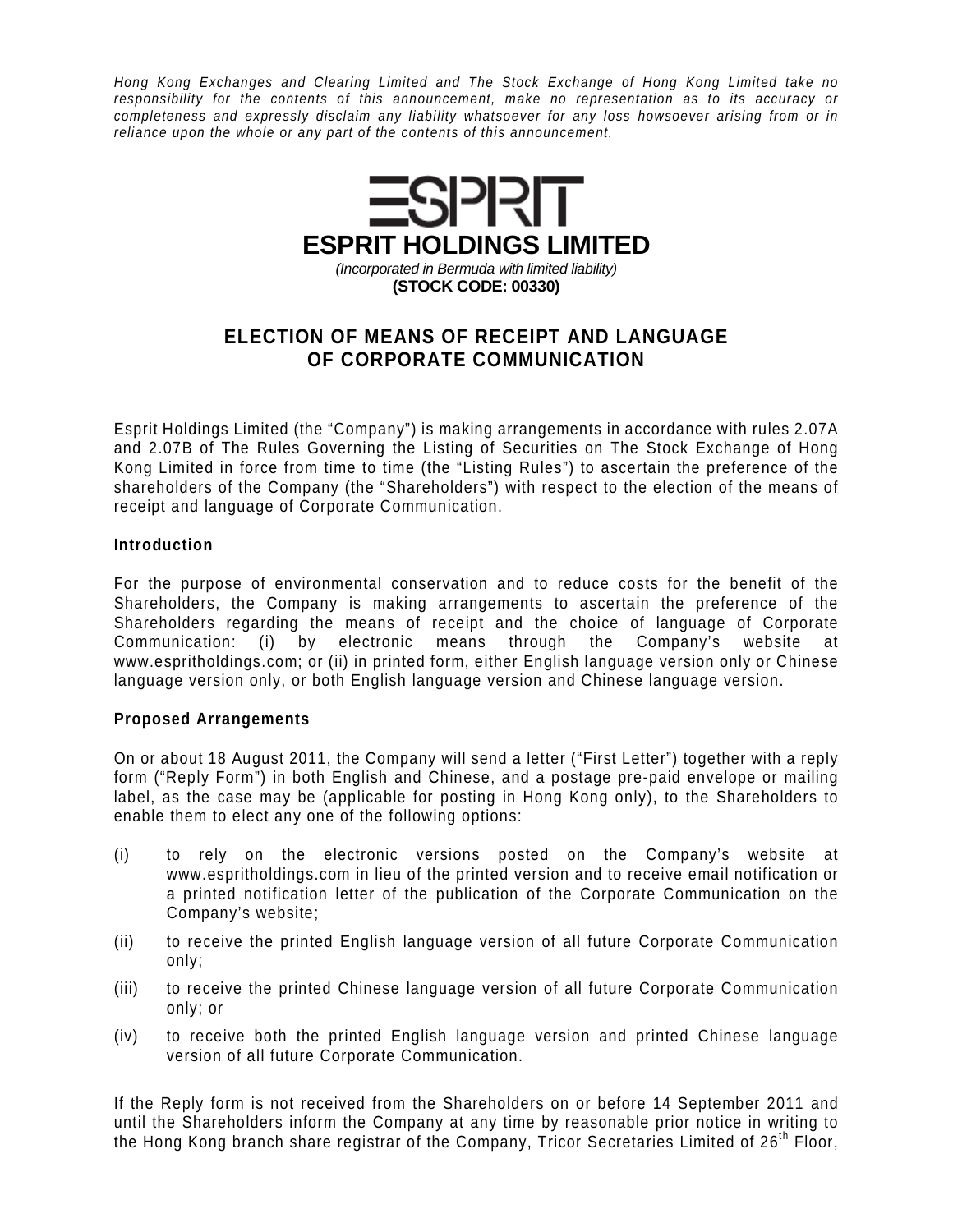Tesbury Centre, 28 Queen's Road East, Wan Chai, Hong Kong (the "Branch Share Registrar") or by email at esprit-ecom@hk.tricorglobal.com, the Shareholders will be deemed to have consented to receiving all future Corporate Communication by electronic means through the Company's website at www.espritholdings.com.

For the Shareholders who choose to receive all future Corporate Communication by electronic means through the Company's website at www.espritholdings.com, the Company will notify such Shareholders either by email according to the email addresses given in the Reply Form, as and when the printed copies of the Corporate Communication is despatched to the Shareholders, or if no email address or an improper email address is provided, the Company will send a printed notification letter of the publication of the Corporate Communication on the Company's website to such Shareholder by post. If for any reason, the Shareholder has difficulty in receiving or gaining access to the Corporate Communication, the Company will promptly upon request send the Corporate Communication in printed form to the Shareholder free of charge.

For the Shareholders who choose to receive the future Corporate Communication in printed form, the Company will send the selected language version(s) of the Corporate Communication to those Shareholders who have made an election unless and until they notify the Branch Share Registrar, by reasonable notice to the Branch Share Registrar by mail or email at esprit-ecom@hk.tricorglobal.com that they wish to receive the Corporate Communication in the other (or both) language(s), or by electronic means through the Company's website at www.espritholdings.com.

As and when each of the printed Corporate Communication is sent out in accordance with the arrangements described above, a letter ("Second Letter") together with a change of request form ("Change of Request Form") in both English and Chinese, and a postage pre-paid envelope or mailing label, as the case may be (applicable for posting in Hong Kong only) will be attached to the Corporate Communication informing the Shareholders that the Corporate Communication prepared in the other language will be available upon request and that the Shareholders may at any time by reasonable prior notice in writing by completing and returning the Change of Request Form to the Branch Share Registrar by mail or email at esprit-ecom@hk.tricorglobal.com to change their choice of means of receipt and/or language of the future Corporate Communication.

All future Corporate Communication in both English and Chinese languages and in accessible format will be available on the Company's website at www.espritholdings.com and a copy in electronic format of the Corporate Communication in both languages is submitted to The Stock Exchange of Hong Kong Limited in accordance with the publication requirement of the Listing Rules in force from time to time.

The Company is providing a dial-up hotline service at (852) 2980 1333 during business hours from 9:00 am to 6:00 pm, Monday to Friday, excluding public holidays, in respect of any queries in relation to the Company's proposed arrangements.

For the avoidance of doubt, Corporate Communication referred herein includes any document issued or to be issued by the Company for the information or action of holders of any of its securities as defined in rule 1.01 of the Listing Rules, including but not limited to the annual report, the interim report, a notice of meeting, a listing document, a circular, and a proxy form.

> By Order of the Board **Florence Ng Wai Yin**  Company Secretary

Hong Kong, 18 August 2011